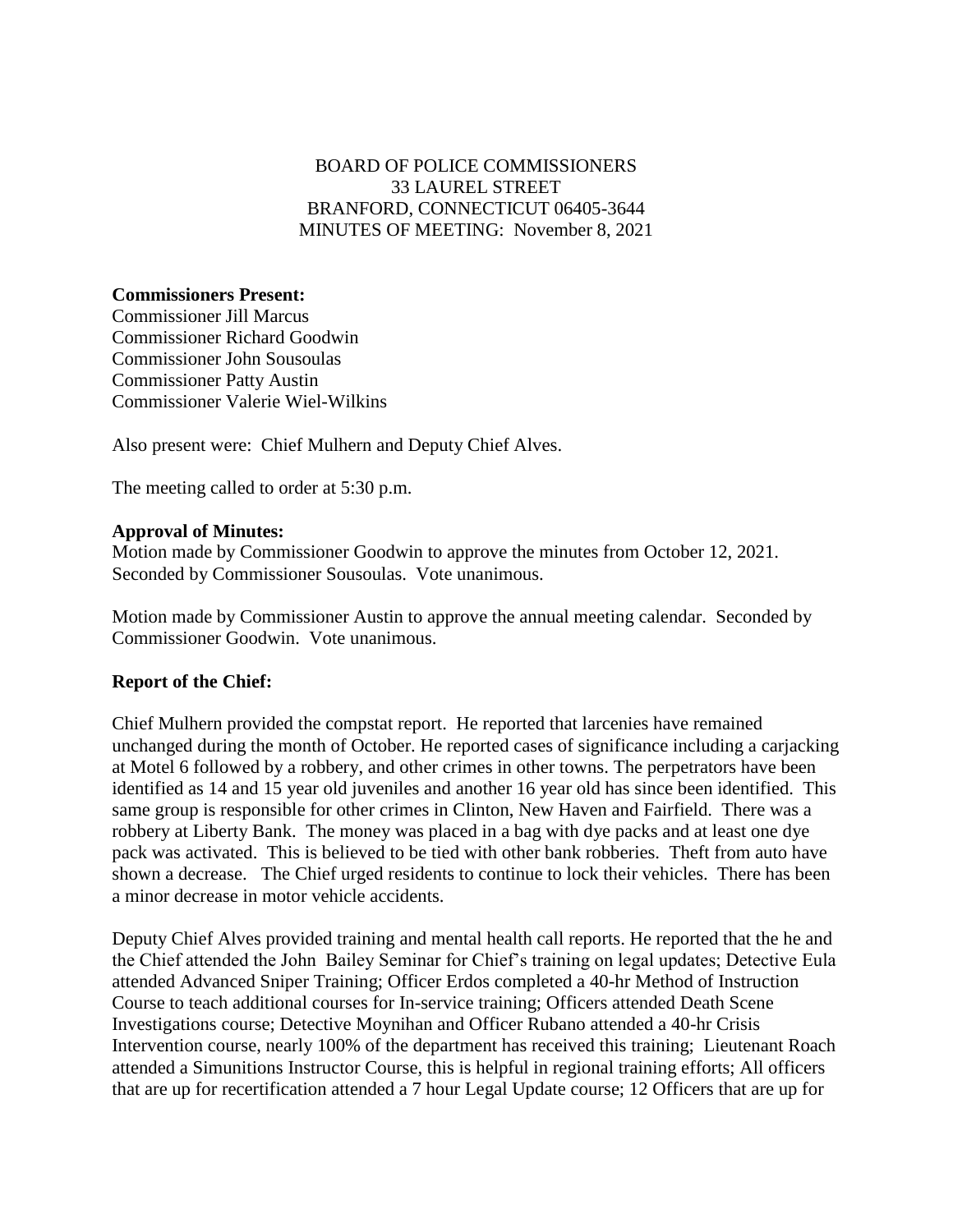Board of Police Commissioners Minutes of Meeting – November 8, 2021 Page Two

recertification attended a 40 hour recertification In-service course; Officers continue with monthly SWAT training; and K9 Sergeant Carney completed training/tracking course with K9 Arrow. He expressed his appreciation to Training Officer Lieutenant Corangelo for keeping the department on track with all the training.

The Police Social Worker took on a domestic violence case, assisted with a safety plan including safe shelter, assisted with the locksmith, monitored the case, and assisted with a safety plan post release. Helped a family through a Conservatorship case with Probate Court. She worked with a resident that repeatedly called 911 due to mental health issues. She is now sitting on a panel called "Branford Families". She assisted a family of a 15 year old overdose victim by getting them services at the Branford Counseling Center.

Chief Mulhern provided a brief report on the hiring of officers. In the past, we have been very fortunate to attract certified officers which is fastest and more cost effective. The pool of certified officers is dwindling. Some of the issues include law enforcement officers are retiring, current officers don't want switch departments and the timing of the recruit classes. They have vetting a couple of officers but, they didn't meet our specific standards. On the recruit side, where we need to sponsor and send them to the academy. There were 134 candidates and now it is now down to 10 for interviews. This is a long process that may result in longer openings as officers retire.

Forfeiture report – no report

Letters – Letter of appreciation was received regarding Officer Kendzieski and Officer Cope. A letter of appreciation was received from the Town of Ridgefield thanking Captain Galdenzi for participating on an Oral Board.

Officer Richard Kenney retired after 35 years of service. Beverly Cooke retired after 40 years.

Request for additional signage at 59 Parish Farm Road due to line of sight issue. No action.

Request for Private Road/no outlet sign on Cocheco Avenue. No action.

Follow- up on Rt 146 Bridge Improvements. No Action.

Follow-up on request to remove stanchions on Linden Ave. Deferred to the next meeting.

Follow-up on line of sight issue at the corner of Isabel Lane and South Montowese St. Lt. Ramey spoke to the resident. The resident has two weeks to trim the hedge back, if it is not completed within that timeframe it will be referred to the State DOT for action.